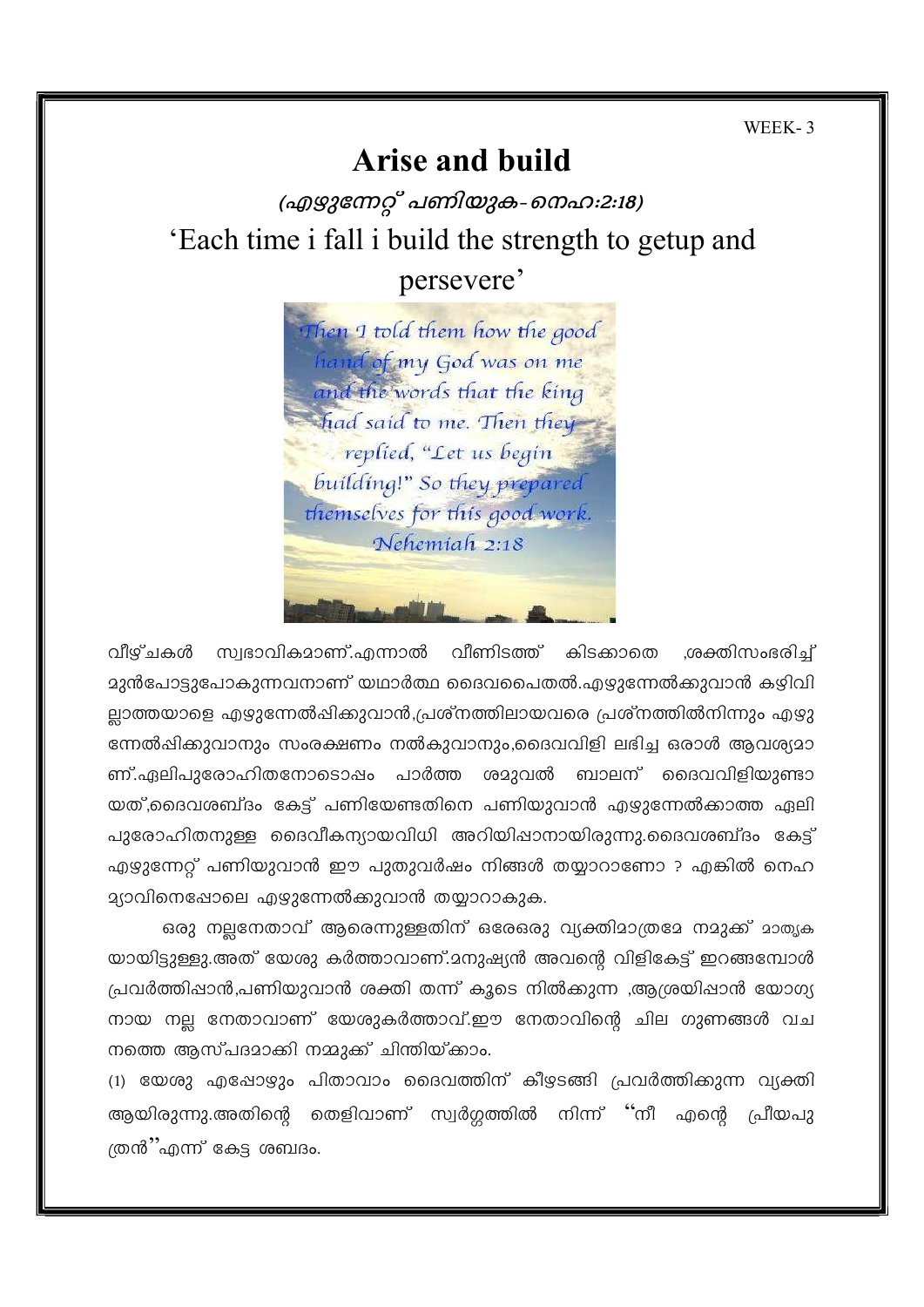(മർക്കോ:1:11).പാപികളായ നാം നശിച്ച് പോകാതിരിഷാൻ സ്വപുത്രനെ കാൽവറിയിൽ യാഗമാക്കുവാനായി ഭൂമിയിലേക്കയച്ച സ്വർഗ്ഗീയ പിതാവും,പിതാവിന് കീഴ്ഷെട്ട മകനും ഇതിന് തെളിവാണ്.അഷോഴും പിതാവിന്റെ ഇഷ്ടം നോക്കുന്ന ഈ മകൻ അന്നും ഇന്നും എന്നും ഒരു നല്ല നേതാവാണ്.

2ത്താ:26:39.

(2) പരിശുദ്ധാത്മാവിനോട് അനുസരണം കാട്ടുന്ന നേതാവ് പ്രാവുപോലെ അവന്റെ ളേൽ വന്ന ആത്മാവിനെ അവൻ അനുസരിച്ചു.(മർക്കോ:1:12,13)

(3) നല്ല കാഴ്ചപ്പാടുള്ള ലാളിത്യവും സത്യസന്ധതയുമുള്ള നല്ലനേതാവ്. ജഢമോഹം, കൺമോഹം ജീവനത്തിന്റെ പ്രതാപവുമായി വന്ന സാത്താനെ നിർഭയം വചന ത്താൽ കീഴ്ഷെടുത്തി.(മത്താ:4:1:11)തനിക്ക് വഴി ഒരിക്കുവാൽ വന്ന യോഹന്നാൻ സ്നാപകൻ തടവിലായപ്പോൾ സത്യസന്ധതയോടെ സ്വർഗ്ഗരാജ്യത്തെപ്പറ്റി പറയു കയും അവിടേക്ക് എത്തുവാൻ എന്തുചെയ്യണമെന്ന് വ്യക്തമാക്കുന്ന വിശ്വസ്തനായ നേതാവ്. മർക്കോ(1:14,15) 1യോഹ:2:14-18

(4)നല്ല നയത്തോടെ ഒരു കൂട്ടത്തെ വിളിച്ച് സഹായത്തിനായി രൂപപ്പെടുത്തി. 2ർക്കോ:1:17,19,

പരസ്പരം അറിയുന്ന സഹായിക്കുന്ന ഒരുകൂട്ടം ,ഒരു നല്ല നേതാവിന്റെ കൂടെ ആവ ശ്യമാണ്.അതായിരുന്നു ആ നാലുപേർ.തുടർന്ന് ബാക്കി എട്ടുപേർ ആകൂട്ടത്തിൽ ചേർന്നു.ബന്ധങ്ങളെ പണിയുവാൻ കഴിവുള്ള ഈ നേതാവ് ഒന്നിച്ചുപ്രവർത്തിക്കുന്ന സഹോദരങ്ങളെ തന്നോടൊഷം ആക്കിയശേഷം ഒന്നിച്ചവരെ നയിച്ചു.

5)ആവശ്യസമയത്ത് അധികാരമുള്ളവനായി പ്രശ്നത്തെ അഭിമുഖീകരിക്കുന്ന നല്ലനേ താവാണ് അദ്ദേഹം ഒരു നല്ല നേതാവിനുമാത്രമേ മറ്റുള്ളവരെ സഹകരിഷിച്ച് അധി കാരത്തോടെ ഇടിഞ്ഞപലതും പണിയുവാൻ കഴിയുകയുള്ളു.

28ക്കോ(1:23-25,30-31)

6)മറ്റുള്ളവക്ക് പ്രോത്സാഹനവും ശക്തിയും കരുതുന്ന നല്ലനേതാവ് മർക്കോ:1:40-45 7) ഒരു നല്ല നേതാവിന്റെ ഏറ്റവും നല്ലഗുണമാണ് പ്രാർത്ഥന അങ്ങനെ, വീണ്ടും വരു മെന്ന് പറഞ്ഞുപോയ ഈ നേതാവിന്റെ കാര്യസ്ഥനായ പരിശുദ്ധാത്മാവിനെ അനു സരിച്ച് സ്വർഗ്ഗരാജ്യകെട്ടുപണിക്കായി നമുക്ക് പ്രാർത്ഥിക്കാം. അതിന് ഇടിഞ്ഞുകിട പണിയുവാൻ പ്രോത്സാഹിഷാൻ <u> മതിലുകളെ</u> ക്കുന്ന മറ്റുവരെ നെഹമ്യാ വിനെഷോലെ നമുക്ക് എന്ത് ചെയ്യുവാൻ കഴിയും. യേശു എന്ന ആ നല്ല നേതാ വിന്റെ ഗുണങ്ങൾ നെഹമ്യാവിൽ എപ്രകാരം പ്രകടമായിരുന്നു എന്ന് ചിന്തിക്കാം. (1) തകർന്ന ജീവിതത്തെപ്പറ്റി കേട്ട നെഹമ്യാവ് അവരെ ഉദ്ധരിപ്പാൻ ദൈവസഹായം ചോദിച്ചു.നെഹ:(2:10)ി ൽ നെഹമ്യാവിനെ ഇസ്രായേൽ മക്കൾക്ക് ഗുണം ചെയ്വാൻ വന്നവനായി ശത്രുക്കൾ വരെ കണ്ടു എന്ന് കാണാം.

(2) സ്വർഗ്ഗീയമേലധികാരിക്ക് കീഴ്ച്ചെടുന്നവൻ,ഭൗമീക മേലധികാരികളോടും അനുസ രണമുള്ളവനാകണം എന്ന് നെഹമ്യാവ് നമ്മെ പഠിഷിച്ചു.രാജാവിന്റെ അനുവാദ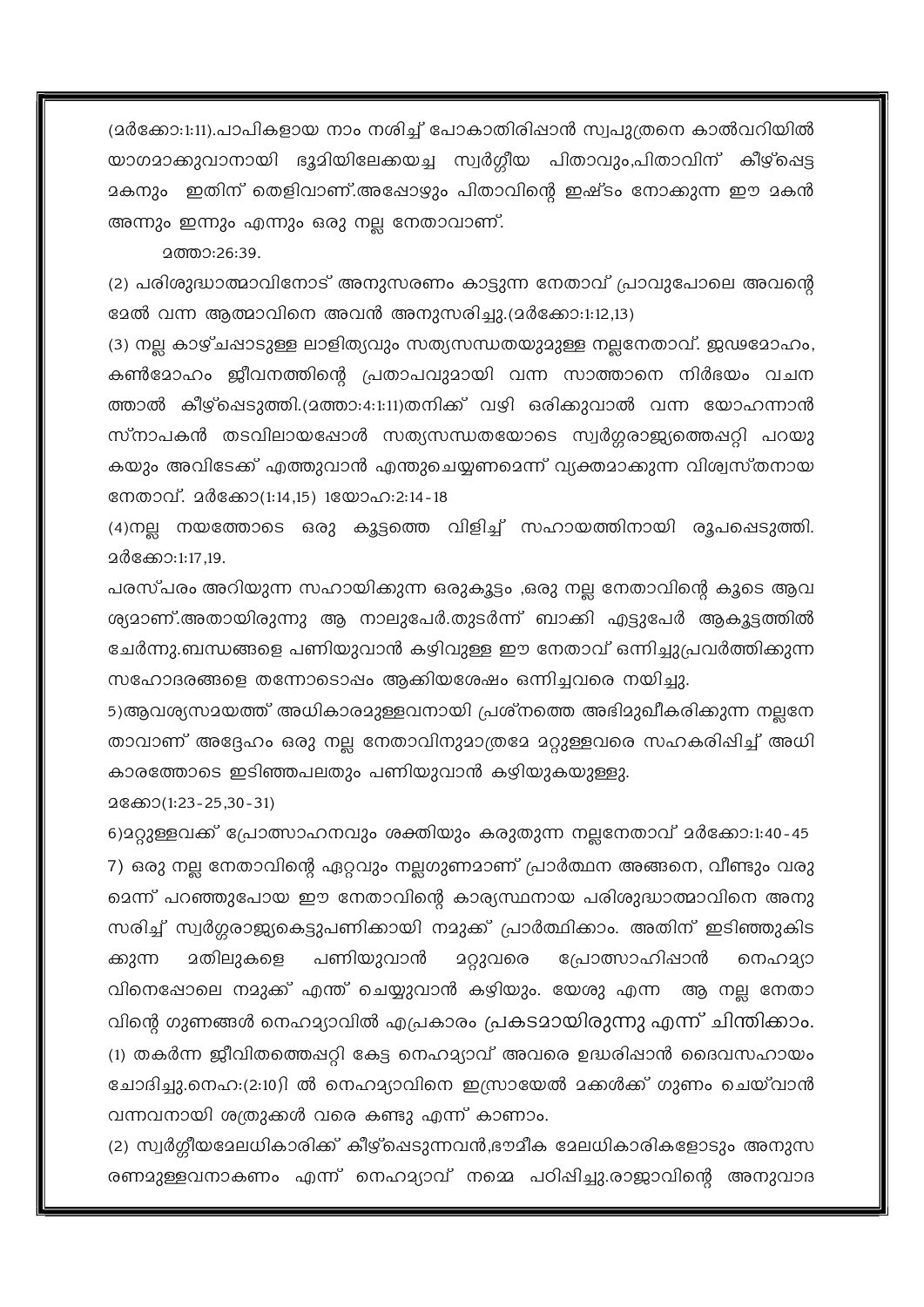ത്തോടെ,സഹായത്തോടെപ്രവർത്തിഷാൻ പുറപ്പെട്ട നേതാവായിരുന്നു അദ്ദേഹം. ദൈവനിയോഗമനുസരിച്ച് ഇടിവുകൾപണിയുവാൻ എഴുന്നേറ്റവൻ മടങ്ങിവരുന്ന സമയവും രാജാവിനെ അറിയിച്ചു.

#### നെഹ:2:4-6

(3) ദൈവത്തിന്റെ കൈ അനുകൂലമെന്നറിഞ്ഞ് സത്യസന്ധമായി, എല്ലാലൗകിക സുഖവും ത്യജിച്ചിറങ്ങുന്ന നേതാവിന് ശത്രുക്കളുണ്ട്.അവർ പരിഹസിക്കും ഉപ ദ്രവിക്കും

#### നെഹ 2:10, 4:1.2

(4) പണിചെയ്യേണ്ട സ്ഥലത്തെഷറ്റി സ്വയം മനസ്സിലാക്കി പണിതുടങ്ങുന്നവനാണ് നല്ലനേതാവ്.എങ്കിൽ മാത്രമേ അണികളോട് പണിയേണ്ട ആവശ്യവും അതിന്റെ പ്രയോജനവും മനസ്സിലാക്കി കൊടുക്കുവാൻ സാധിക്കുകയുള്ളു.

### $0.2:12b$ , 15, 17 - 18, 4: 14 - 15

അണികളെകൂടെ നിർത്തുന്ന നേതാവ് അവർക്ക് തെറ്റുകളും തിരുത്തിനൽകുന്നു.

പ്രതികൂലത്തിൽ മുറുകെപിടിച്ച നേതാവ്  $(5)$ ഭയപ്പെടാതെ ദൈവത്തെ ,നെഹ:5:7,11,13.

(6) ശത്രുവിനെ ഭയക്കാത്ത നേതാവിനേ ഇടിവുകൾ നികത്താനും ,പണിപൂർത്തിയാ ക്കുവാനും കഴിയുകയുള്ളു.

றைഹ:6:10 - 13.15

(7) തന്റെ സുഖമായ ജീവിതത്തെ മാറ്റിവച്ചിട്ട് ശത്രു ചുട്ടുകളഞ്ഞതിനെ പണിയുവാൻ മനസ്സുകാട്ടി പുറപ്പെടും മുൻപുതന്നെ നെഹമ്യാവ് ദൈവത്തോട് പ്രാർത്ഥിച്ച വിധം ശ്രദ്ധിക്കുക.

 $0.001:4-11$ 

തുടർന്നും ഓരോ പ്രതികൂലത്തിലും ദൈവേഷ്ടം ചോദിച്ചറിഞ്ഞ് പ്രവർത്തിച്ച ഈ നേതാവ് 52 ദിവസമേ ശത്രു നശിഷിച്ചത് പണിയുവാൻ എടുത്തുള്ളു.പണിത തിനു ശേഷവും മുൻപും ഒരു ലാഭേച്ചയുമില്ലാതെ ഈ നേതാവ് പ്രവർത്തിച്ചു.ചതി യുടെയും കൈക്കൂലിയുടെയും സ്വാർത്ഥതയുടെയും ലോകത്ത് മറ്റുള്ളവരുടെ നന്മ യാഗ്രഹിച്ച് എഴുന്നേറ്റ് പ്രവർത്തിഷാൻ നിങ്ങൾക്ക് കഴിയുമോ? ഈ പുതുവർഷം നല്ല മനോഭാവത്തോടെ ഇടിഞ്ഞതിനെ എല്ലാം പണിയുവാൻ ദൈവം എല്ലാവരെയും സഹായിക്കടെ.

## എഴുന്നേൽക്കുക,പണിയുക ദൈവം നിങ്ങളെ അനുഗ്രഹിക്കട്ടെ.

ശാന്തമ്മ വർഗ്ഗീസ് Santhamma Varghese biblestudy.co.in biblestudy.co.in@gmail.com